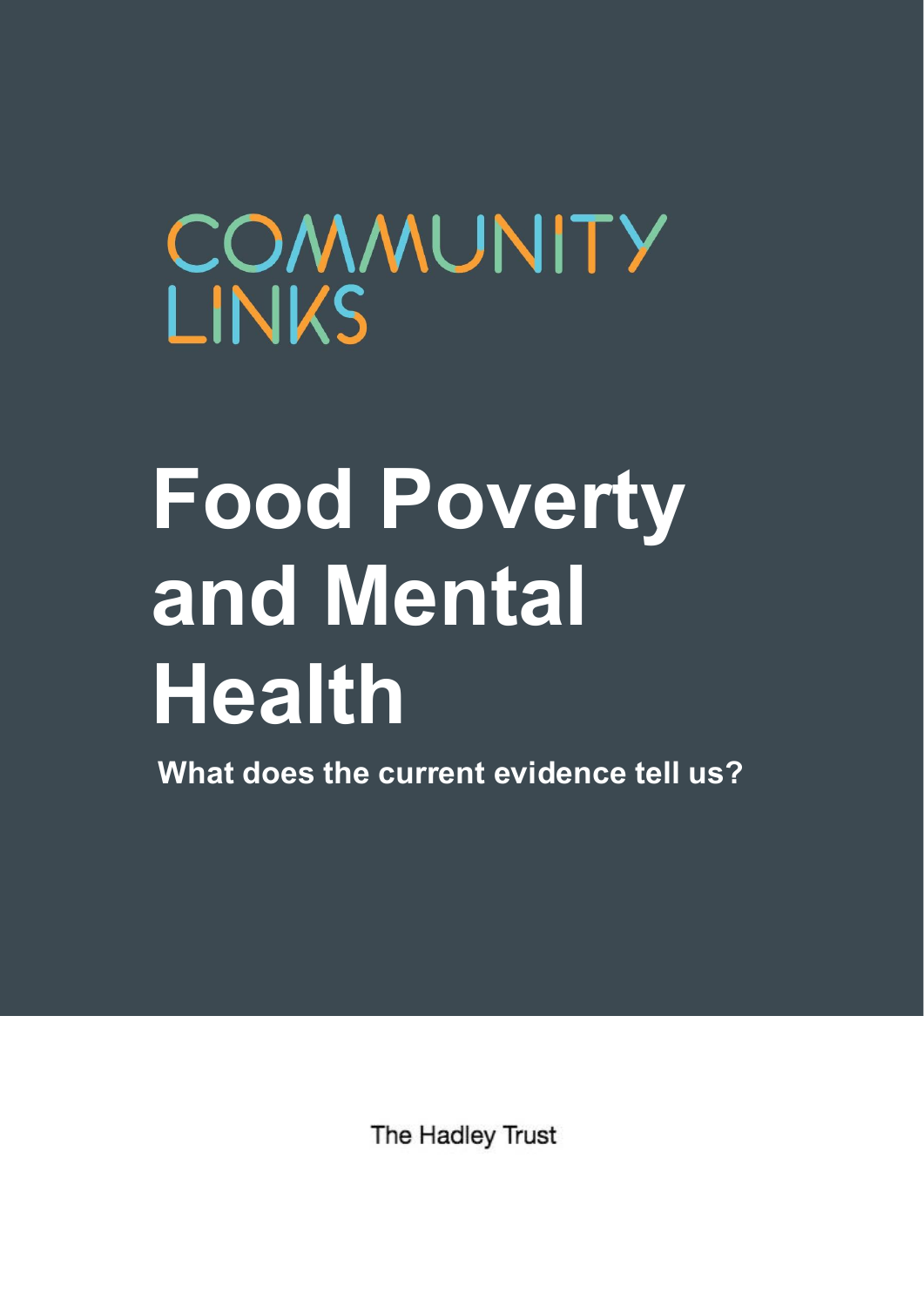

#### **Food Poverty and Insecurity**

- 1. Key facts
- Foodbank use in the UK is roughly 90 times higher than it was a decade ago, and in the past year alone there has been a 6% increase in foodbank use.<sup>1</sup>
- Delays to benefit payments and low income are among two of the most common reasons behind foodbank use.<sup>2</sup>
- While the Government has suggested that foodbank use has increased due to greater availability of foodbanks, this is not the best explanation for the available data. The best explanation is that food poverty itself has increased.
- There is a strong association between food insecurity and people's mental health and wellbeing, and numerous sources of evidence suggests this link is causal.

#### 2. Introduction

In this paper, we present evidence that food poverty in the UK has increased since 2008; that it is being driven by a range of factors, including welfare policies and low income; and that it is taking a severe toll on the mental health and wellbeing of our communities. While foodbanks provide temporary and vital relief, they should not be part of a longterm strategy to end food poverty. Instead, it is imperative that the Government act to address the causes of food poverty, such as benefit sanctions, the benefits freeze, and low-paid and insecure work.

For many families in the UK, food poverty is a distant issue of which they have little experience. Some families, doubtlessly, will notice the food donation points at their local supermarket or football stadium, and will have read about foodbanks in the news. Many, too, will remember the distressing scene in a Newcastle foodbank from Ken Loach's 2016 film, *I, Daniel Blake,* about the inhumanity of the welfare system in the UK. For many, that over one million food packages were handed out by the Trussell Trust to over half a million people in 2016 represents a social injustice and is a dire indictment of recent government policy, yet food insecurity remains an unlikely prospect for their families.<sup>3</sup> However, the number of families who are unaffected by a growing crisis in food poverty and food price inflation in the UK is quickly decreasing.

Community Links is a charity which aims to generate change and improve lives in east London. Through the frontline services and programmes we deliver, we have become increasingly aware of greater numbers of people in need of assistance with food. This has prompted us to study food poverty in more depth to identify the drivers, consequences, and possible solutions.

We aim to foster Ready for Everything Communities. Ready for Everything Communities are defined by what they dream of, not what holds them back. They are communities with ambition, resilience and influence; that care for themselves; are keen to collaborate and share; and are proud of their diversity. Communities that are supported by an effective network of voluntary, private and public sector partners that recognise they are a fundamental part of the picture. We view food poverty as a fundamental barrier to Ready for Everything Communities. If people are hungry, they are likely to have low levels of wellbeing now, and will be focused on day-to-day survival (rather than planning for the future and participating in civic life). If we can address food poverty, then we are one step closer to Ready for Everything Communities.

#### 3. Current situation of food poverty in the UK

In the current era of austerity, public attention has become focused on the recent growth in foodbank use in the UK as a potential indicator of growing food insecurity. Food insecurity is defined as going hungry, at risk of going hungry or worried about going hungry due to not being able to afford food.<sup>4</sup> Although there are conflicting figures as to the true extent of foodbank use, it is clear that more people have become reliant on foodbanks since 2010. Kellogg's estimated in 2013 that the amount of people fed by foodbanks had increased from 26,000 to 280,000 in three years; the number of people receiving food from Trussell Trust foodbanks in a six month period tripled to 350,000 between 2012 and 2013; and a Church Action on Poverty report from 2013 estimated that over 500,000 people in the UK were reliant on food aid.<sup>5</sup>

**.** 

<sup>&</sup>lt;sup>1</sup> Trussell Trust[, 'End of Year Stats 2017/18'.](https://www.trusselltrust.org/news-and-blog/latest-stats/end-year-stats/#fy-2011-2012)

<sup>2</sup> Oxford University[, 'Strong link between increased benefit sanctions and higher foodbank use',](http://www.ox.ac.uk/news/2016-10-27-strong-link-between-increased-benefit-sanctions-and-higher-foodbank-use) 27 October 2016.

<sup>3</sup> BBC[, 'Reality Check: Did a million people use food banks?',](https://www.bbc.co.uk/news/uk-politics-37875675) 4 November 2016.

<sup>4</sup> End Hunger UK, ['Shocking figures showing hidden hunger show why we need to find out more',](http://endhungeruk.org/shocking-figures-showing-hidden-hunger-show-need-find/#more-274) 30 January 2018.

<sup>5</sup> Kellogg's, *[Hard to Swallow: The Facts about Food Poverty](https://www.kelloggs.co.uk/content/dam/europe/kelloggs_gb/pdf/R3_Facts%20about%20Food%20Poverty%20ReportFINAL.pdf)* (London: Centre for Economics and Business Research, 2013); House of Commons Library, ['Food Banks and Food Poverty'](http://researchbriefings.parliament.uk/ResearchBriefing/Summary/SN06657) (2014).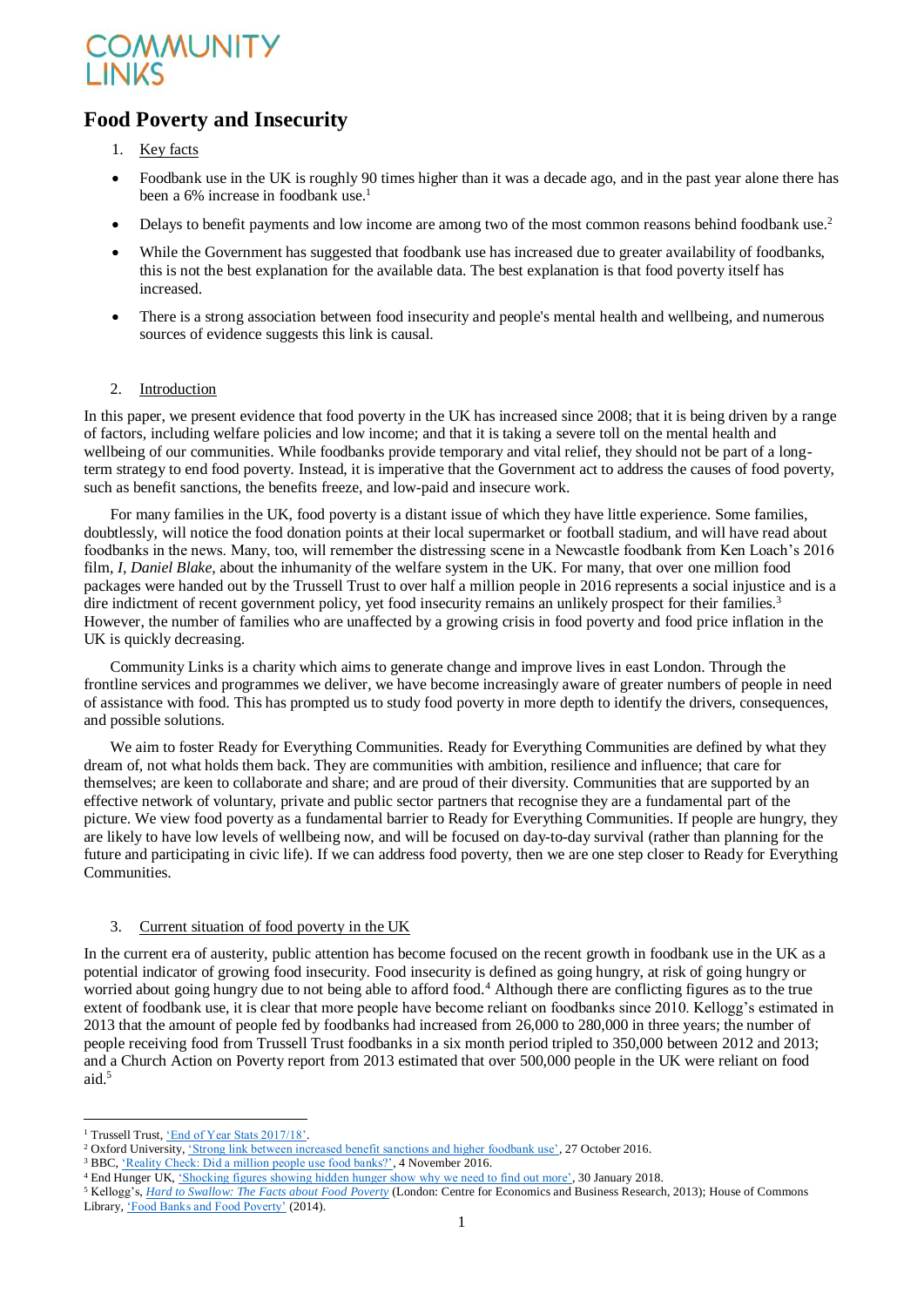### **COMMUNITY**

Trussell Trust figures from 2018 highlight that food insecurity has continued to grow quickly as the charity gave over 1.3m emergency food supplies to people in crisis in 2017/18, a 6% increase on the previous year.<sup>6</sup> Research by End Hunger UK has found that, in 2017, 1 in 6 adults in the UK had skipped a meal because they could not afford it, a figure which rises to 1 in 4 for those with children under  $18$ .<sup>7</sup>

#### **i. Why is foodbank use increasing?**

In recent years, it is unambiguous that foodbank use has increased. Figures from the Trussell Trust, the UK's largest foodbank provider, show that the number of food parcels provided by them has increased from 15,899 in 2008/09 to 1,332,952 in 2017/18. <sup>8</sup> However, the Government has argued that increased foodbank use may reflect the growing number of foodbanks available and increased publicity, rather than an actual increase in hunger. In 2013, the then Conservative Minister for Welfare Reform, Lord Freud, stated: "My Lords, there is actually no evidence as to whether the use of foodbanks is supply-led or demand-led" and that if the numbers of foodbanks increased, there would be inevitably more people who would use them: "food from a foodbank—the supply—is a free good, and by definition there is an almost infinite demand for a free good".<sup>9</sup> Similarly, in December 2014, Matthew Hancock, the Business Minister, said that he believed the use of foodbanks was driven by the publicity surrounding them. Education Secretary Michael Gove suggested that foodbank users were themselves to blame, guilty of taking decisions that showed they were "not best able to manage their finances". 10

Food poverty in the UK is not officially measured and the Government has explicitly stated that it has no plans introduce such a measure.<sup>11</sup> This means we do not have a direct answer to the question of whether hunger has genuinely increased. However, the evidence we do have is not consistent with the 'supply-side' argument; instead it suggests that food insecurity and food poverty have genuinely increased in recent years. Firstly, foodbank users cite welfare issues as one of the biggest reasons why they need to access foodbanks and a growing number of foodbank referrals are due to welfare payments "not covering the costs of essentials".<sup>12</sup> At the same time we have been through a period of increasing conditionality in the welfare system, and real-term cuts. The use of sanctions has increased; benefit levels have been frozen; a benefits cap has been introduced; and the level at which the cap was set was then lowered.<sup>13</sup>

Secondly, matching local statistics on foodbank use with local statistics on the application of benefit sanctions shows a clear relationship. As an Oxford University study has concluded "for every ten additional sanctions applied in each quarter of the year, on average five more adults would be referred to foodbanks in the area".<sup>14</sup> This relationship would seem improbable if people, in general, were just taking advantage of a "free good". Instead, it appears that foodbank use is being led by an increase in demand. Thirdly, studies looking at welfare policies and food poverty in the United States, including strong longitudinal evidence, have shown that welfare assistance does indeed reduce food insecurity.<sup>15</sup>

Given the freeze on welfare allowances, introduction of a benefits cap and increasing welfare conditionality in the UK, it seems more than likely that foodbank use is being driven by reductions to household income which have resulted in increasing levels of food poverty.

#### **ii. National economic context**

The growth of food poverty and downward pressure on household income are linked to, and likely driven by, a range of economic and financial factors, in national and local contexts, during the recent and continuing period of austerity. Below is a brief summary of the economic trends and policy changes made in the past decade which have undermined food security in the UK.

Government data shows that the proportion of people meeting official definitions of poverty has remained stable. Relative poverty is defined as households that are below 60% of median income. The proportion of people in the UK meeting this definition between 2014/15 and 2016/17 (the latest year that statistics are available) remained static at 16%

<sup>14</sup> Oxford University, ['Strong link between increased benefit sanctions and higher foodbank use',](http://www.ox.ac.uk/news/2016-10-27-strong-link-between-increased-benefit-sanctions-and-higher-foodbank-use) 27 October 2016.

**<sup>.</sup>** <sup>6</sup> Trussell Trust, 'End of Year Stats 2017/18'.

<sup>7</sup> End Hunger UK, 'Shocking figures showing hidden hunger show why we need to find out more'.

<sup>8</sup> Trussell Trust, 'End of Year Stats 2017/18'.

<sup>9</sup> Quoted by Jessica Elgot[, 'Food Banks Not Linked With Growing Poverty, Says Millionaire Lord Freud',](https://www.huffingtonpost.co.uk/2013/07/03/food-banks-lord-freud_n_3538747.html?guccounter=1) Huffington Post, 3 July 2013.

<sup>&</sup>lt;sup>10</sup> Quoted by Patrick Wintour and Patrick Butler, <u>'Tories seek to avert rift with Church of England over food bank report',</u> 8 December 2014; BBC,

[<sup>&#</sup>x27;Michael Gove 'insulted' food-bank users, says Labour',](http://www.bbc.co.uk/news/uk-politics-24042446) 10 September 2013. <sup>11</sup> Parliament.UK, 'Food [Banks: Written question –](https://www.parliament.uk/business/publications/written-questions-answers-statements/written-question/Commons/2017-10-23/109156/) 109156'.

<sup>&</sup>lt;sup>12</sup> Trussell Trust, 'End of Year Stats 2017/18'.

<sup>&</sup>lt;sup>13</sup> On the increasing use of sanctions and "conditionality" in the welfare system see Joseph Rowntree Foundation, *Welfare Sanctions and Conditionality [in the UK](https://www.jrf.org.uk/report/welfare-sanctions-and-conditionality-uk)* (London: Joseph Rowntree Foundation, 2014); Community Links, *[Tipping the balance? A qualitative study on the cumulative impacts of](https://s16880.pcdn.co/wp-content/uploads/2018/02/TIPPING_THE__BALANCE.pdf)  [welfare reform in the London Borough of Newham](https://s16880.pcdn.co/wp-content/uploads/2018/02/TIPPING_THE__BALANCE.pdf)* (London: Community Links, 2014).

<sup>&</sup>lt;sup>15</sup> United States Department of Agriculture, 'Measuring the effect of Supplemental Nutrition Assistance Program participation on food security [\(Summary\)',](https://fns-prod.azureedge.net/sites/default/files/Measuring2013Sum.pdf) August 2013.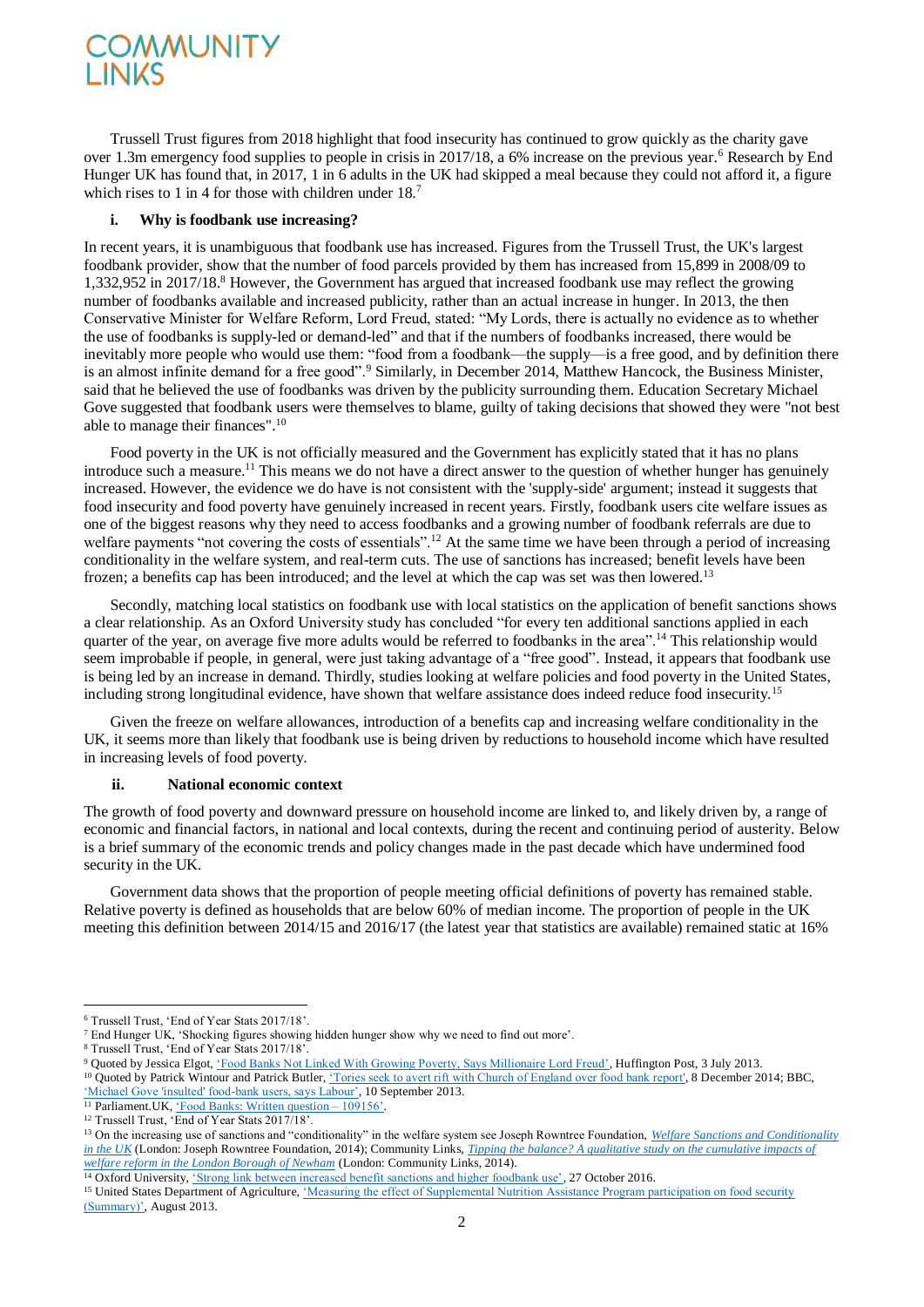

before housing costs. However, taking housing costs into account the proportion of people meeting the definition has risen slightly from 21% to 22%.<sup>16</sup>

While important and useful, the Government's official measures mask severe geographical inequalities and do not tell us about the severity of poverty people are facing. In the London Borough of Newham, for example, only two wards have a poverty rate of less than 31%, whilst several have a poverty rate above 40%.<sup>17</sup> To get a picture of the severity of poverty, we can look at changes in real terms income. The data shows that while most people's incomes have increased, the incomes of those at the very bottom of the scale have decreased. For those in the poorest 10% of households, income has fallen from £193 per week in 2014/15 to £188 in 2016/17 before housing costs – the only decile for which incomes have fallen. Income in this decile has also fallen after taking housing costs into account, from £110 in 2014/15 to £104 in 2016/17.<sup>18</sup> A study published by the Joseph Rowntree Foundation in June 2018 found that 1.5 million people in the UK, including 350,000 children, have experienced destitution in the last year, 62% of whom cited food as the most common necessity which they could not afford.<sup>19</sup>

In part, the reduced incomes of the poorest households can be explained by government policy on welfare. Both short-term reductions (through sanctions, or the numerous errors and delays which have been associated with the rollout of Universal Credit [UC]) and long-term reductions (benefits cap, cuts to Local Housing Allowance) to household income have been associated with an increase in food poverty. For instance, the Trussell Trust has argued that "the effect of a six-plus week waiting period for a first UC payment can be serious, leading to foodbank referrals", and demonstrate that areas undergoing the full rollout of UC had seen an average 16.85% increase in emergency food referrals.<sup>20</sup> The Chartered Institute of Housing found in November 2017 that, a year after the introduction of the benefit cap, one third of the 68,000 affected families had seen their income reduced by up to  $\pounds 100$  a week, pushing them into poverty and causing further food insecurity.<sup>21</sup> Whilst the initial waiting period for UC claimants has since been slightly reduced, there remains significant issues with the implementation of the reform which have resulted in further delays and error in payment.<sup>22</sup> Furthermore, attempts to restrict immigration through the exclusion of some migrant families with No Recourse to Public Funds (NRPF) from particular welfare benefits risks causing further destitution and food poverty.<sup>23</sup>

In short, there is strong evidence that government policy on welfare reform, particularly in the past decade, has played a significant role in reducing the incomes of vulnerable households, putting them at greater risk of food insecurity. This has led the JRF to declare that many people are "destitute by design". However, the JRF also highlights that levels of all forms of destitution fell 25% between 2015 and 2017, with a reduction in welfare sanctions being cited as the most significant factor.<sup>24</sup> Whilst this is welcome news, it has not prevented a continuing rise in the number of families using foodbanks, and further changes in welfare policy are needed to reduce food poverty (particularly as the impact of full UC rollout threatens to undo recent progress).

It is also important to consider recent trends in terms of pay and employment. Whilst the UK employment rate has continued to slowly improve since 2011, the Resolution Foundation has demonstrated that wages were significantly squeezed 2008-2014, and since then have only grown slowly (whilst being outstripped by inflation).<sup>25</sup> This is particularly relevant to our local community in East London as weekly pay in London has fallen for the last decade and 36% of Newham residents are low paid, the highest of any borough.<sup>26</sup> The prevalence of part-time and low/zero-hours contracts means that growing employment is no guarantee of long-term security for households. Although the number of low-paid people in the UK has fallen since the introduction of the National Living Wage in 2016, the number of those in work who are paid less than the voluntary Living Wage ("how much families need to reach an acceptable standard of living") has risen to 6.2m, representing 23% of all employees. Again, it appears that although the government has fostered some overall improvements in figures on employment and low-pay, the very worst paid employees continue to suffer, and to a greater degree than the rest. 27

Against this backdrop of lower pay for the lowest-income families has come the increased pressure of rising food and housing costs. After remaining at low levels (0-1.5%) for most of 2015-16, the Consumer Price Index has remained

**.** 

<sup>24</sup> JRF, *Destitution in the UK 2018*, p.2.

<sup>16</sup> Department for Work and Pensions (DWP), *[Households Below Average Income: An analysis of the UK income distribution: 1994/95-2016/17](https://assets.publishing.service.gov.uk/government/uploads/system/uploads/attachment_data/file/691917/households-below-average-income-1994-1995-2016-2017.pdf)* (ONS: London, 2017), p.7.

<sup>17</sup> New Policy Institute (NPI), *[London's Poverty Profile 2017](https://www.trustforlondon.org.uk/publications/londons-poverty-profile-2017/)* (New Policy Institute: London, 2017), p.39.

<sup>18</sup> DWP, *Households Below Average Income*.

<sup>19</sup> Joseph Rowntree Foundation, *[Destitution in the UK 2018](https://www.jrf.org.uk/report/destitution-uk-2018)* (JRF: York, 2018), p.2.

<sup>20</sup> Trussell Trust, *[Early Warnings: Universal Credit and Foodbanks](https://www.trusselltrust.org/wp-content/uploads/sites/2/2017/04/Early-Warnings-Universal-Credit-and-Foodbanks.pdf)* (Trussell Trust: London, 2017), p.3.

<sup>&</sup>lt;sup>21</sup> Chartered Institute of Housing[, 'A year on lower benefit cap is pushing thousands into poverty',](http://www.cih.org/news-article/display/vpathDCR/templatedata/cih/news-article/data/A_year_on_lower_benefit_cap_is_pushing_thousands_into_poverty_-_says_CIH) 2 November 2017.

<sup>22</sup> Child Poverty Action Group (CPAG), *[Universal Credit Full Service Roll Out: What the Early Warning System Cases Studies Are Telling Us](http://www.cpag.org.uk/sites/default/files/CPAG_EWS_UC%20full%20service%20May%202017.pdf)* (CPAG: London, 2017).

<sup>23</sup> Jonathan Price and Sarah Spencer, *[Safeguarding Children from Destitution: Local Authority Responses to Families with 'No Recourse to Public](https://www.compas.ox.ac.uk/media/PR-2015-No_Recourse_Public_Funds_LAs.pdf)  [Funds'](https://www.compas.ox.ac.uk/media/PR-2015-No_Recourse_Public_Funds_LAs.pdf)* (COMPAS: Oxford, 2015).

<sup>25</sup> Conor D'Arcy*[, Low Pay Britain 2017](https://www.resolutionfoundation.org/app/uploads/2017/10/Low-Pay-Britain-2017.pdf)* (Resolution Foundation: London, 2017), p.4.

<sup>26</sup> NPI, *London's Poverty Profile 2017*, p.95.

<sup>27</sup> D'Arcy*, Low Pay Britain 2017*, p.4.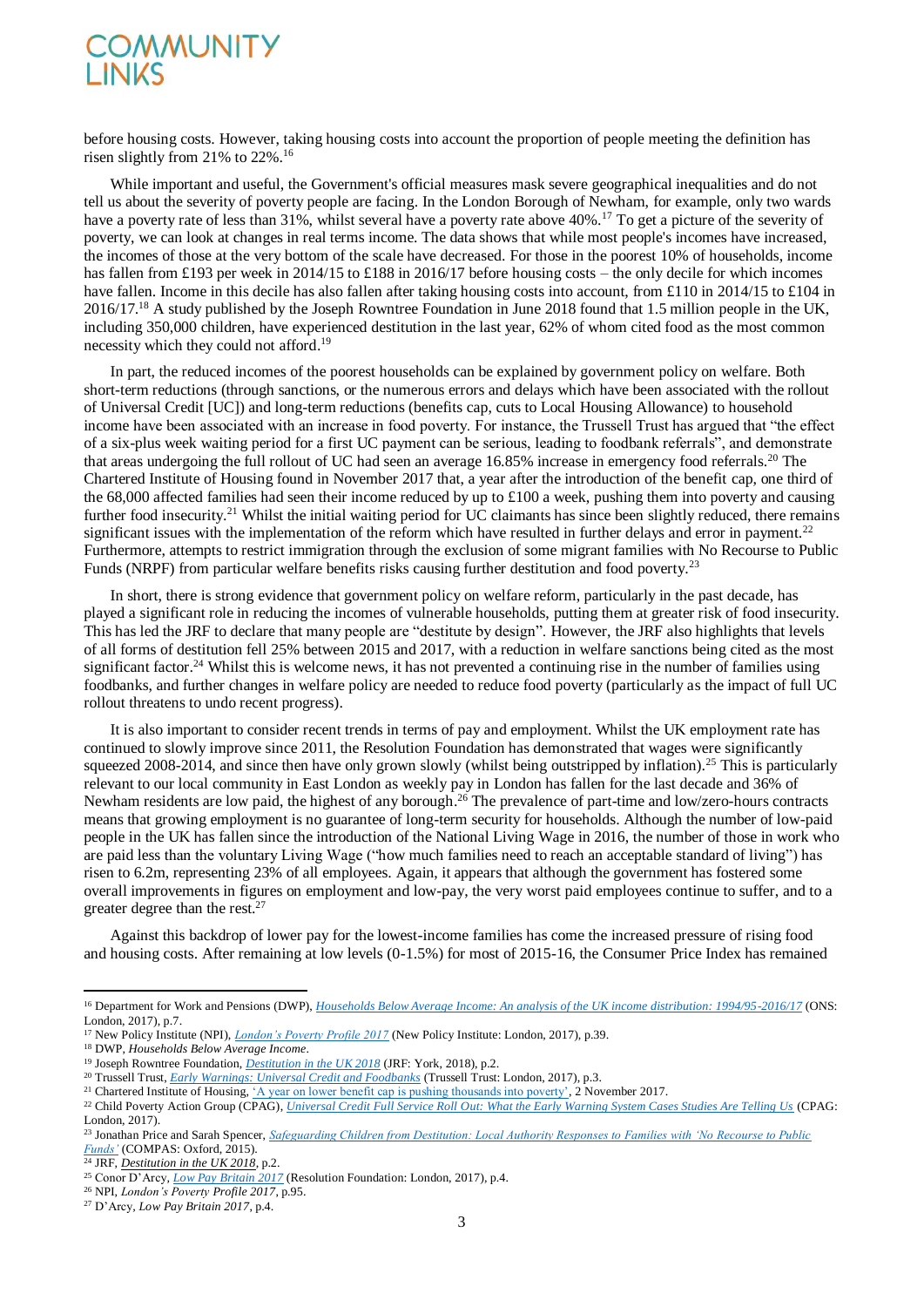

above 2% ever since with a peak of 2.8% between September and November 2017.<sup>28</sup> UK food inflation also increased significantly in the final quarter of 2017, from 2.1% in August to 4.1% in November (although this has since fallen gradually to 2.3% in May 2018).<sup>29</sup> The current UK housing crisis (discussed in greater detail in the paper on housing and mental health) has dramatically increased the pressure of housing costs on UK households. Whilst, nationally, 15% of households in 2015 were below the poverty line before housing costs (BHC), this figure increased to 21% when housing costs are taken into account (AHC). This picture is even starker in our local community of Newham with 35% of households in poverty BHC and a staggering 45% below the poverty line AHC.<sup>30</sup>

This evidence highlights the increasing economic pressures on the lowest income households in the UK, factors which, in combination, push families into food poverty. As foodbank use increases, it is becoming increasingly clear (from anecdotal and qualitative evidence) that food poverty is having a detrimental effect on the mental health of families. There also exists, however, a considerable body of scientific and medical evidence which demonstrates a link between food insecurity and poor mental health. In order to better understand the link between food poverty and mental health and make evidence-based policy recommendations, we have analysed and summarised this evidence below.

#### 4. Impact of food poverty on mental health and wellbeing

There is significant evidence in the current body of literature of a strong association between food insecurity and poor mental health, based on research conducted primarily in the UK and North America.

A study from 2017, based on over 300,000 responses to the Canadian Community Health Survey (CCHS), aimed to assess whether the level of food insecurity was associated with gradated mental health outcomes and found a food insecurity gradient in six of these. Furthermore, this study found that "a decrease between 8.1% and 16.0% in the reporting of these mental health outcomes would accrue if those who are currently severely food insecure became food secure, after controlling for covariates".<sup>31</sup> Another study of 80,000 Ontario residents who responded to the CCHS between 2005 and 2012 found that food insecure individuals were far more likely to have made use of mental health services, with "odds of utilization highest [among those with] severe food insecurity".<sup>32</sup>

A 2016 study by Chung et al., based on responses to the Korea National Health and Nutrition Examination Survey 2012-2013, found that "after adjusting for sex, age, education, household income, smoking/alcohol consumption, physical activity, marital status, and receiving food assistance", food insecurity significantly affected mental health status. The paper concludes that "food insecurity may be significantly associated with adverse mental health indicators and decreased [quality of life]".<sup>33</sup>

Research from the United States by Althoff et al. has found that food insecurity is not only associated with parental mental illness, but also with child mental illness, high Body Mass Index (BMI) and poor diet quality. This study highlights the importance of preventive medicine and nutrition interventions in reducing the effects of food poverty on mental health.<sup>34</sup> Similarly, another Canadian study from 2015 by Davison and Kaplan found that that food insecurity was significantly more prevalent among those with mental health disorders than in the general population, and that there was a "significant association between food insecurity and mania symptoms".<sup>35</sup> As with the study by Althoff et al., Davison and Kaplan's paper highlighted the potential for preventative nutrition interventions to be significant in tackling mental health disorders.<sup>36</sup>

One study of a high quality longitudinal methodology, based on over 1000 responses to the Environmental Risk Longitudinal Study in Britain, found that among low socioeconomic status households, food insecurity co-occurred with maternal depression and domestic violence, whilst also predicting higher likelihood of childhood behavioural problems.<sup>37</sup> Building on similar cross-sectional research which had previously established an association between food poverty and childhood behavioural problems, a 2012 study has also found that food insecurity is distinctively associated with

1

<sup>&</sup>lt;sup>28</sup> ONS, <u>'CPIH ANNUAL RATE 00: ALL ITEMS 2015=100'</u>.

<sup>29</sup> Trading Economics[, 'United Kingdom Food Inflation 1989-2018'.](https://tradingeconomics.com/united-kingdom/food-inflation)

<sup>30</sup> Newham Council, *[Understanding Newham, Findings from Wave 8 of the Newham Household Panel Surveys](https://www.newham.gov.uk/Documents/Misc/Research-HouseholdSurvey8.pdf)* (Ipsos Mori: London, 2016), p.82. <sup>31</sup> G Jessiman-Perreault and L McIntyre, The household food insecurity gradient and potential reductions in adverse population mental health [outcomes in Canadian adults',](https://www.ncbi.nlm.nih.gov/pubmed/29349239) *SSM Population Health*, 31:3 (2017), pp.464-472.

<sup>&</sup>lt;sup>32</sup> V Tarasuk, J Cheng, C Gundersen, C de Oliveira, P Kurdyak, 'The Relation between Food Insecurity and Mental Health Care Service Utilization in [Ontario',](https://www.ncbi.nlm.nih.gov/pubmed/29307216) *Canadian Journal of Psychiatry* (forthcoming 2018).

<sup>&</sup>lt;sup>33</sup> HK Chung HK, OY Kim, SY Kwak, Y Cho, KW Lee and MJ Shin, 'Household Food Insecurity Is Associated with Adverse Mental Health Indicators [and Lower Quality of Life among Koreans: Results from the Korea National Health and Nutrition Examination Survey 2012-2013',](https://www.ncbi.nlm.nih.gov/pmc/articles/PMC5188472/pdf/nutrients-08-00819.pdf) *Nutrients*, 16:8  $(2016)$ , pp.819-831 (p.827).

<sup>34</sup> RR Althoff, M Ametti, F Bertmann[, 'The role of food insecurity in developmental psychopathology',](https://www.ncbi.nlm.nih.gov/pmc/articles/PMC5085882/) *Preventative Medicine*, 92 (2012), pp.106-109. <sup>35</sup> KM Davison and BJ Kaplan, **Food insecurity in adults with mood disorders:** prevalence estimates and associations with nutritional and psychological [health',](https://www.ncbi.nlm.nih.gov/pmc/articles/PMC4504128/pdf/12991_2015_Article_59.pdf) *Annals of General Psychiatry*, 14:21 (2015), pp.1-7 (p.4).

<sup>36</sup> Ibid. p.6.

<sup>&</sup>lt;sup>37</sup> M Melchior, A Caspi, LM Howard, AP Ambler, H Bolton, N Mountain, TE Moffitt, *'Mental health context of food insecurity: a representative* [cohort of families with young children',](https://www.ncbi.nlm.nih.gov/pubmed/19786424) *Pediatrics*, 124:4 (2009), pp.564-72.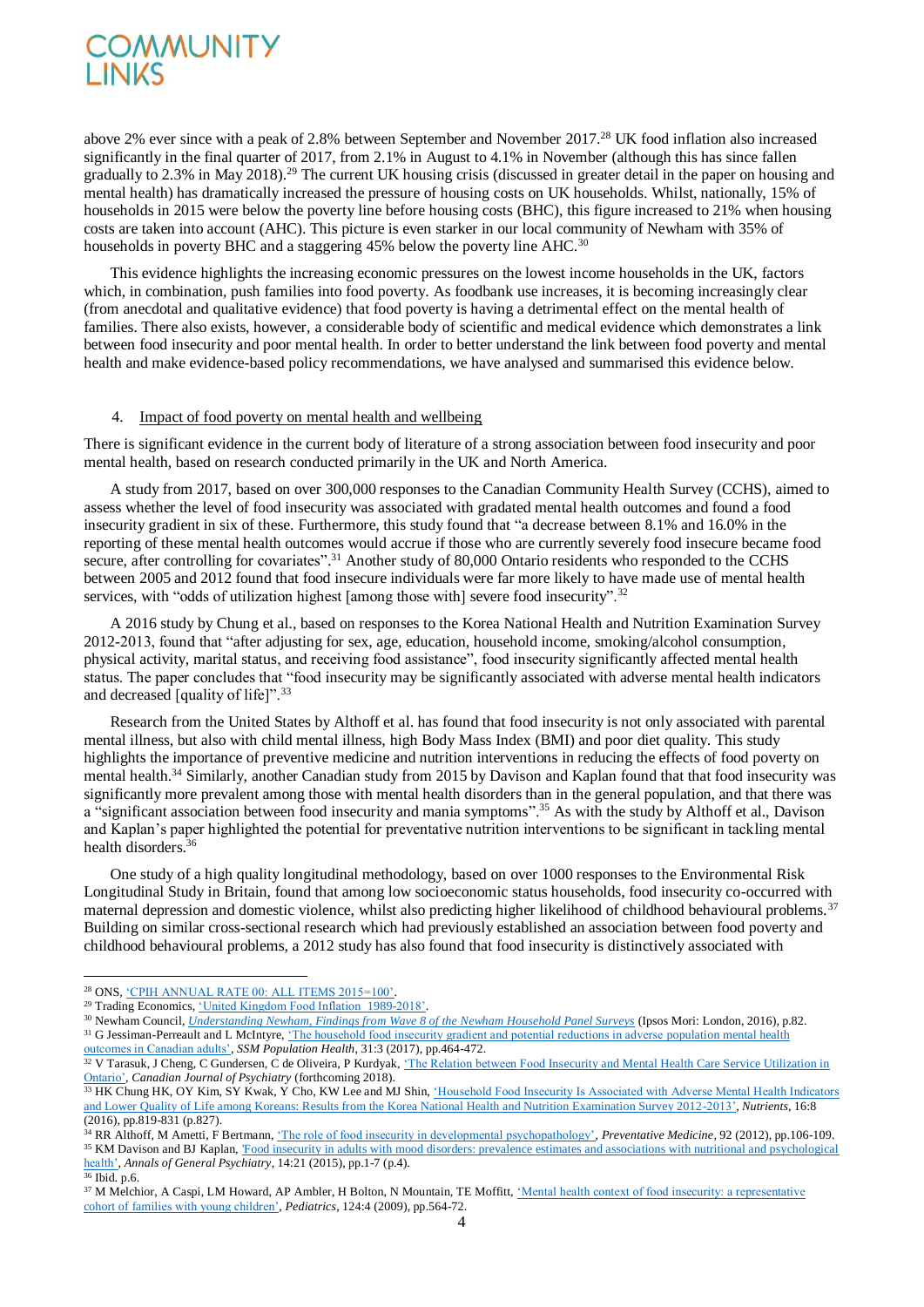

children's symptoms of hyperactivity and inattention.<sup>38</sup> Another longitudinal study by Heflin et al., on the impact of food insecurity on women's mental health, found that food insecurity has "potentially serious consequences" for the mental health of women in low-income, food insecure households.<sup>39</sup>

Evidence on the association between food poverty and poor mental health has also been gathered by frontline services. Wandsworth Foodbank, for example, has argued that "poverty and hunger severely impacts the health of those who experience it". Their research found that:

- "96% of referral agencies cited poorer mental health (stress, anxiety, depression) as an impact of hardship and food poverty in clients, an increase from 84% the year before.
- 80% of guests said they had experienced poorer mental health in the previous year.
- 47% of referral agencies witnessed suicidality in clients, twice as many as the previous year.
- 30% of foodbank guests interviewed had considered or attempted suicide in the previous 12 months (6 of 20 guests). This is the same number as in last year's research, suggesting that suicidality is a worryingly consistent experience for people in severe financial and food crisis.
- Three-quarters of referrers (76%) thought the benefits system catered badly or very badly for their clients with mental health difficulties. 19% said it catered neither well nor badly, and only 5% thought it catered well".<sup>40</sup>

This research builds on a previous study by The Trussell Trust and Oxford University which found that mental health issues were the most common health problem reported by foodbank users in the study's sample, equivalent to 1 in 3 people.<sup>41</sup>

#### **iii. A causal relationship?**

The well-established correlation between experience of food insecurity and the likelihood of developing a mental health problem does not, however, reveal whether food poverty is actually causing mental health problems. It could, hypothetically, be the case that mental health problems lead people into food poverty, or that some third factor increases both the likelihood of being in food poverty and the likelihood of developing mental health problems.

Nevertheless, multiple sources of converging evidence do suggest a causal link. Evidence from people using foodbanks suggest the receipt of food aid has a positive impact on their mental health and wellbeing, both in the UK and Canada.<sup>42</sup> Furthermore, evidence from women in the US shows that food insecurity and mental health decline in tandem  $-$  a relationship that remains highly significant, even after controlling for other known causes of depression.<sup>43</sup> This suggests that rather than depression causing food insecurity, food insecurity is causing depression. Also, evidence from the United States suggests that for people who experience food insecurity, the provision of food support helps mental health, whilst its withdrawal prompts a decline in mental health.<sup>44</sup>

The above evidence suggests that there is not only a strong relationship between food poverty and poor mental health, but that this is also a causal relationship in which worsening food (in)security can cause significant mental health issues. Thus, given what we already know about increasing food insecurity and foodbank usage in the UK, it is reasonable to draw the conclusion that the current economic situation is causing both greater food insecurity and worsening mental health in the population. It is therefore important that we also analyse what the precise drivers of this worsening food insecurity are in order to present a range of policy recommendations which may limit, or reverse, the growth of food insecurity and related mental health issues in the UK.

**<sup>.</sup>** <sup>38</sup> Maria Melchior, Jean-François Chastang, Bruno Falissard, Cédric Galéra, Richard E. Tremblay, Sylvana M. Côté and Michel Boivin, 'Food [Insecurity and Children's Mental Health: A Prospective Birth Cohort Study',](https://www.ncbi.nlm.nih.gov/pmc/articles/PMC3530436/) PLoS One, 7:12 (2012).

<sup>39</sup> CM Heflin, K Siefert and DR Williams[, 'Food insufficiency and women's mental health: findings from a 3-year panel of welfare recipients',](https://www.ncbi.nlm.nih.gov/pubmed/15927331) *Social Science and Medicine*, 61:9 (2005), pp.1971-82 (pp.1971).

<sup>40</sup> Wandsworth Foodbank, *[Poverty, Hunger and Social \(In\)Security: Experiences of Foodbank Guests and Referral Agencies in Wandsworth Borough,](https://wandsworth.foodbank.org.uk/wp-content/uploads/sites/149/2018/05/Poverty-Hunger-and-Social-Insecurity-Wandsworth-2018.pdf)  [2017-18](https://wandsworth.foodbank.org.uk/wp-content/uploads/sites/149/2018/05/Poverty-Hunger-and-Social-Insecurity-Wandsworth-2018.pdf)* (London, 2018), p.18.

<sup>&</sup>lt;sup>41</sup> The Trussell Trust, *Financial insecurity, food insecurity, and disability: The profile of people receiving emergency food assistance from The Trussell [Trust Foodbank Network in Britain](https://www.trusselltrust.org/wp-content/uploads/sites/2/2017/07/loopstrasociologyworkingpaper27oct16sanctioningfoodbankuse032016-update.pdf)* (Oxford University: Oxford, 2017), p.ix.

<sup>42</sup> Wokingham Foodbank, *[What impact does the nutritional value of Food Banks have on client's health & wellbeing?](http://www.healthwatchwokingham.co.uk/wp-content/uploads/2016/04/foodbank_report_-_july_2014.pdf)* (HealthWatch Wokingham Borough: Wokingham, 2014); F Roncarolo, S Bisset and L Potvin, ['Short-Term Effects of Traditional and Alternative Community Interventions to](https://www.ncbi.nlm.nih.gov/pubmed/26974826)  [Address Food Insecurity',](https://www.ncbi.nlm.nih.gov/pubmed/26974826) *PLoS One*, 11:3 (2016).

<sup>&</sup>lt;sup>43</sup> Heflin, Siefert and Williams, 'Food insufficiency and women's mental health', p.1977.

<sup>44</sup> Ashley L. Munger, Sandra L. Hofferth, and Stephanie K. Grutzmacher, 'The Role of the Supplemental Nutrition Assistance Program in the [Relationship between Food Insecurity and Probability of Maternal Depression',](https://www.ncbi.nlm.nih.gov/pmc/articles/PMC4962864/) *Journal of Hunger & Environmental Nutrition*, 11:2 (2016), pp.147– 161.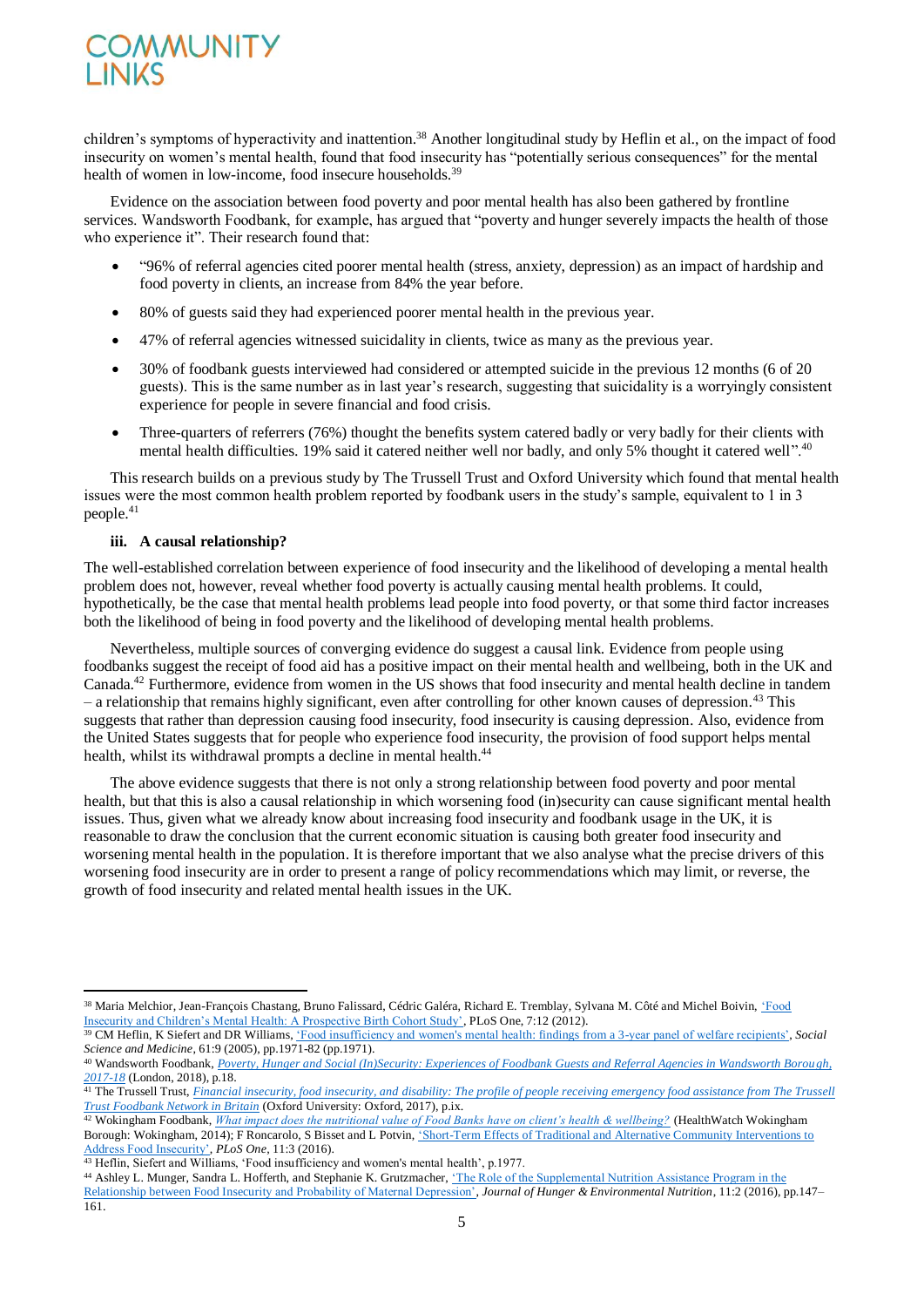

#### 5. What are the drivers?

It appears that food poverty is strongly related to income, especially income after housing costs. It is also highly concentrated among the unemployed, those who claim benefits, those in debt, and those with high housing costs relative to their income. Below, we have briefly summarised some of the key drivers of food poverty in the UK.

#### **Sanctions, delays and errors with welfare payments**

Delays or problems with welfare payments have been cited by Wandsworth Foodbank as one of the most frequent causes of foodbank referrals, amounting to 41% of all referrals during their recent research period.<sup>45</sup> This has particularly been the case in areas of full UC rollout where a six-week waiting period for first UC payment has contributed to a 16.85% average increase in referrals for emergency food, more than double the national average of 6.64%.<sup>46</sup> UC rollout has also been linked with higher rates of benefit sanctions which can push families into food poverty.<sup>47</sup> These findings have since been corroborated by the National Audit Office's report on UC which highlighted that "the use of foodbanks increased more rapidly once full service had rolled out. Hastings foodbank saw an increase of 80%".<sup>48</sup>

#### **Housing issues**

As Community Links has highlighted in our paper on the impact of the current housing crisis on mental health, housing costs have become increasingly unaffordable in London in recent years and this is having a significant knock-on effect on the ability of low income households to achieve food security. Wandsworth Foodbank's research found that more than half (53%) of their referral agencies had referred clients to the foodbank because of housing benefit not covering rent, leading to clients being short of money for food after they paid rent from their already low income.<sup>49</sup> As with other issues currently being faced by low-income households in London and across the UK, this highlights the way in which multiple issues including housing, welfare payments, work security, debt and poor mental health are tightly interrelated.

#### **Insecure work**

The current employment and income situation in the UK, with near-stagnant wages and increasingly insecure work, also play a role in contributing to food poverty. Low pay is a particularly pressing issue in London, where weekly pay has fallen in the past decade, and Newham which had the highest proportion of low-paid residents of any London borough in 2015/16.<sup>50</sup> Wandsworth Foodbank's research with foodbank referral agencies and guests found that, when asked as to some of the key drivers of food poverty, 75% of both referral agencies and guests cited zero-hours contracts; 63% of referral agencies and 25% guests cited low pay (i.e. below the London Living Wage); 50% of referral agencies and 25% guests cited underemployment (not enough work hours available); and 31% of referral agencies and 25% guests cited lack of sick pay.<sup>51</sup>

#### **Inflation and high costs**

It has also been suggested that inflation and increasing living costs are reducing disposable income and driving higher levels of food poverty. One inquiry has released figures showing that the costs of basic necessities have increased at a greater rate than earnings since 2003, with food up by 46.4% and fuel up by 154%, significantly more than earnings which have risen by  $27.9\%$ .<sup>52</sup>

#### 6. Recommendations

Based on the available evidence and having assessed similar recommendations from researchers, campaigners and the third sector, Community Links believes the following recommendations are vital steps to begin tackling food poverty and reducing its impact on mental health in the UK. It should be noted that more detail recommendations related to housing issues and low pay / insecure work are contained within the relevant briefing papers on these topics.

**.** 

<sup>45</sup> Wandsworth Foodbank, *Poverty, Hunger and Social (In)Security*, p.2.

<sup>46</sup> Trussell Trust, *Early* Warnings, p.2.

<sup>47</sup> Benefits and Work[, 'Claimants 20 times more likely to be sanctioned on UC than JSA or ESA',](https://www.benefitsandwork.co.uk/news/3765-claimants-20-times-more-likely-to-be-sanctioned-on-uc-than-jsa-or-esa) 21 May 2018; End Hunger UK, *Fix Universal Credit: Ensuring no one needs to go to bed hungry in the UK* (End Hunger UK; London, 2018), pp.6-12.

<sup>48</sup> National Audit Office (NAO), *[Rolling out Universal Credit](https://www.nao.org.uk/wp-content/uploads/2018/06/Rolling-out-Universal-Credit.pdf)* (NAO: London, 2018), p.46.

<sup>49</sup> Wandsworth Foodbank, *Poverty, Hunger and Social (In)Security*, p.23.

<sup>50</sup> NPI, *London's Poverty Profile 2017*, p.95.

<sup>51</sup> Ibid. p.15.

<sup>52</sup> Quoted by Gentleman, 'Food bank Britain'.